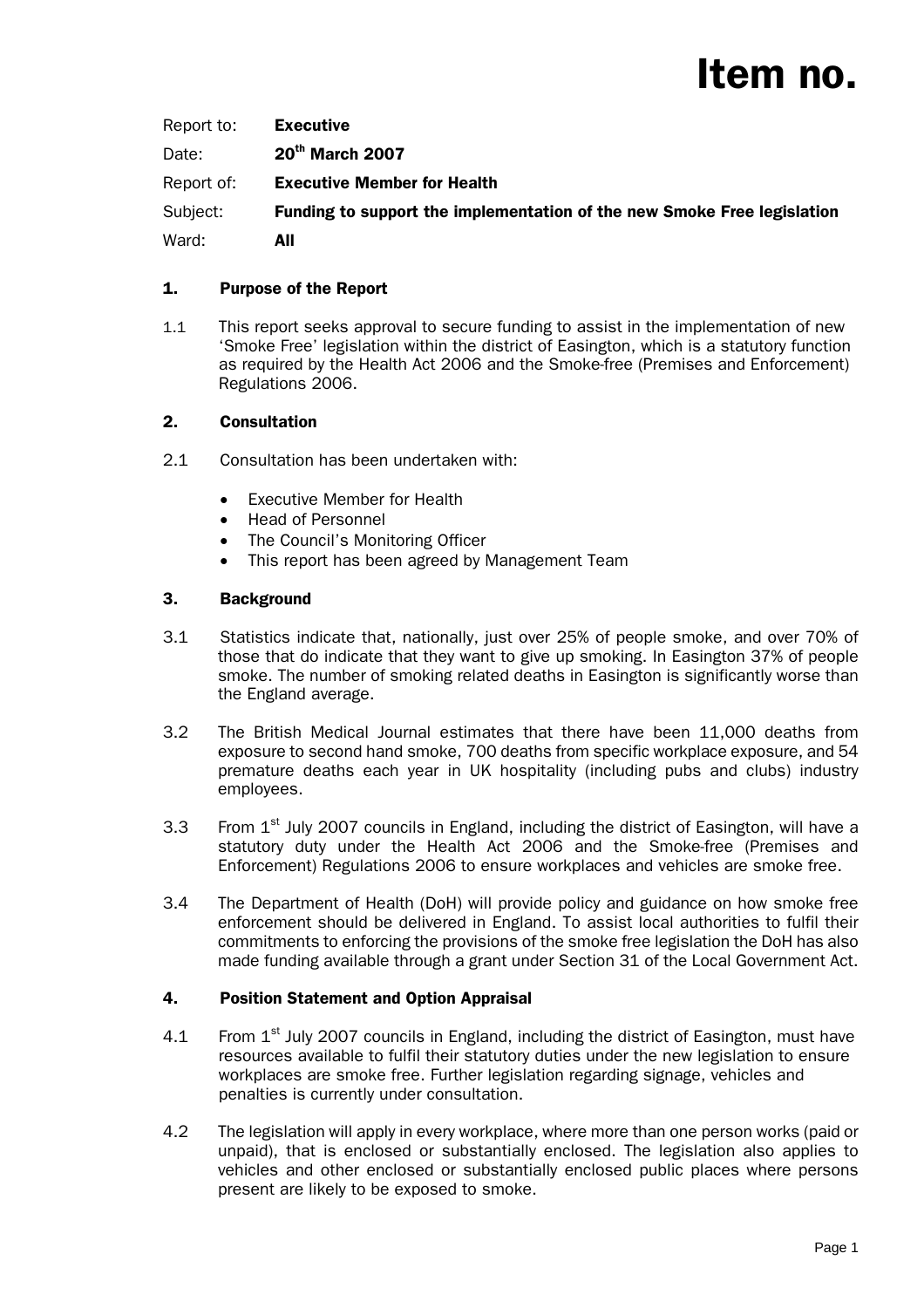- 4.3 The new legislation creates three new offences:
	- Owners/ Operators of premises and vehicles covered by the new legislation that do not display the required warning sings can be punished by a fixed penalty notice
	- Any person smoking in a smoke free premises or place can be punished by fixed penalty notice
	- Owners/ Operators of premises and vehicles covered by the new legislation who fail to prevent smoking in premises can be punished by prosecution for summary offence. There are currently no proposals for 'escalating' penalties, or provisions for removing liquor licence.
- 4.4 There are approximately 2200 workplaces currently on the councils non-domestic rating system, in addition to 93 Hackney Carriage and 154 Private Hire Vehicles.
- 4.5 Local authority Environmental Health departments will take the lead in the implementation and enforcement of the new legislation. It is envisaged that the authority will have the following responsibilities:
	- To appoint and authorise officers to carry out the necessary enforcement measures required to implement smoke free controls throughout premises that are affected by the legislation.
	- To secure compliance by informing and advising businesses both before and after  $1<sup>st</sup>$  July 2007, in order to ensure a smooth transition when the legislation takes effect.
	- To comply with the law in respect of our own premises
	- To submit returns on enforcement action taken to the DoH, if and when required
- 4.6 In fulfilling its duties the authority will need to:
	- Develop a risk based inspection programme, with inspections being prioritised towards high risk premises, with allowances being made for out of hours working
	- Develop an advice and guidance programme for all premises
	- Develop procedures for recording and investigating complaints
	- Establish an enforcement policy for non compliant premises
	- Establish links with 'partner' organisations such as the Primary Care Trust (PCT) smoking cessation service, and FRESH North East.
- 4.7 To assist local authorities to fulfil their commitments to enforcing the provisions of the smoke free legislation the DoH has made the following funding available to the council:
	- £9,743 for the remainder of 2006/7
	- £47,422 for 2007/8

A copy of the DoH circular is attached for information. Funding beyond 31/03/2008 has yet to be identified.

4.8 There will be 'knock on' effects on for the Environmental Health and Licensing Unit and other departments:

Smokers will smoke outside premises potentially giving rise to increases in both noise nuisance and anti social behaviour. The licensing team may be forced to review or enforce licensing conditions for both premises and vehicles. Cleansing teams may have an increased number of requests to deal with associated refuse and litter (e.g. 'butts')

The erection of 'smoking shelters' may require planning permission and/or building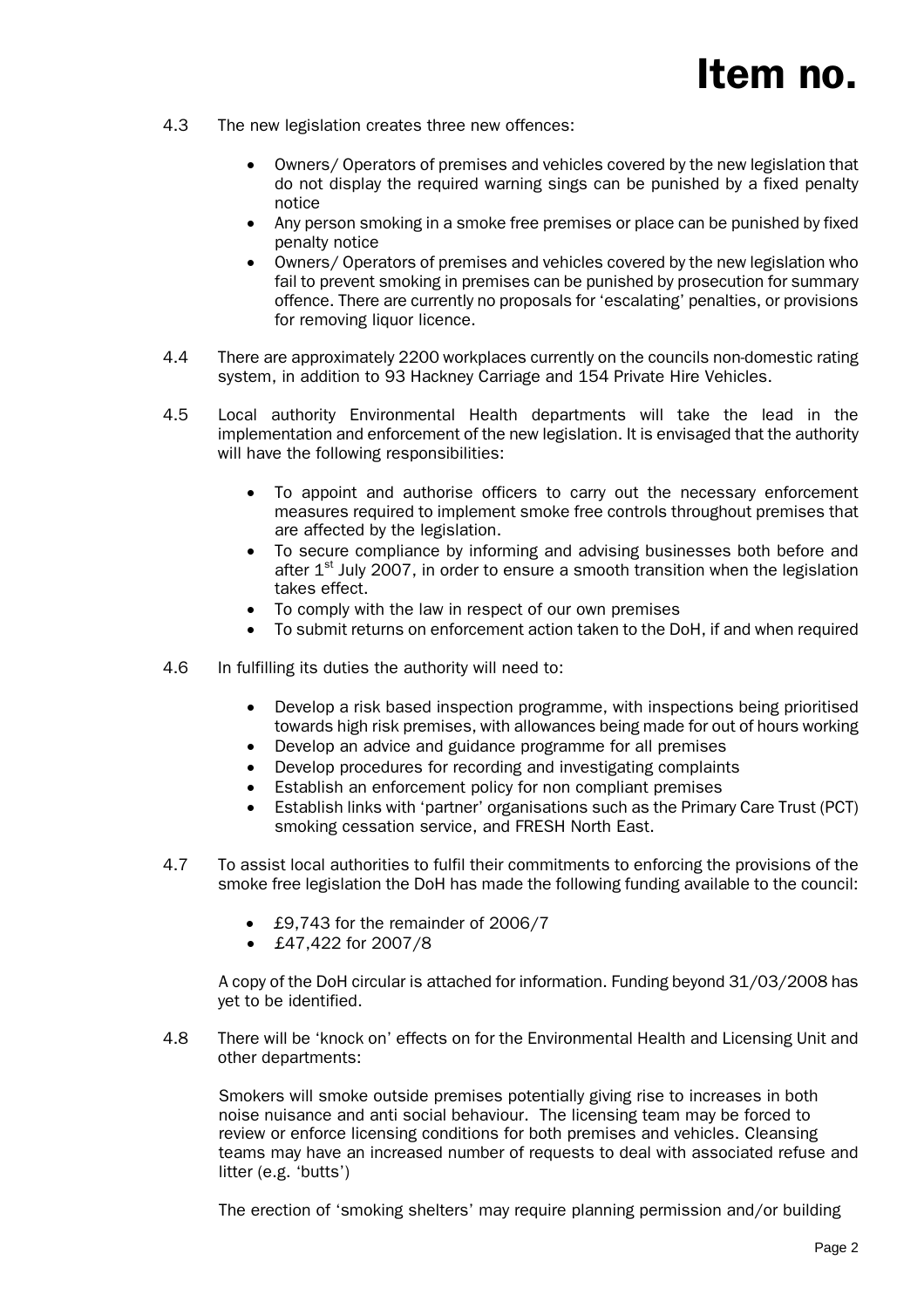regulations approval. This may give rise to increased numbers of applications for planning, building control, and the commercial enforcement team to deal with.

#### 4.9 Option Appraisal for the implementation of the new legislation

Establishing a risk based inspection programme targeting the top 25% of 'high risk' premises (such as workmen's clubs, pubs, community centres and canteens) would give rise to approximately 750 inspections in addition to mail shots and responding to complaints and enquiries for all affected premises (Approximately 2200 business premises and 250 vehicles). This and the subsequent enforcement action generated would require two additional temporary (1 year) posts to the end of March 2008.

#### Option 1 - Implement the smoke free legislation with existing staff from the Commercial Enforcement Team.

This option is not favoured, as it will impact on targets that are already demanding, such as the food safety inspection and health and safety inspection programmes. BVPIs 216a, 216b and 217 would also be affected.

#### Option 2 - Implement the smoke free legislation using consultancy staff.

This option would have the benefit of freeing the Commercial Enforcement team to pursue existing targets. There would, however, be significant downsides to this option in that there would be no designated point of contact at the council to deal with media and business enquiries, the new legislation regime is new to consultancies and therefore the quality of service may be variable, and the possibility of establishing links with organisations such as the PCT would be limited. Consultancy services are likely to be in high demand during the implementation of the new legislation, and their availability may also therefore be limited. Neighbouring authorities have been quoted £18 per hour for enforcement activity only, this would mean that additional staff would be required to promote the new legislation and provide education to business as discussed in options 3 and 4.

#### Option 3 - Employ additional staff on temporary contracts.

The cost of the additional posts would depend on evaluation by personnel, however the cost to the council over a range of grades would be:

Creation of a 'Smoke Free Enforcement Officer' post with responsibility for coordinating and enforcing the provisions of the new legislation would cost  $\text{\pounds}26.991*$ to £28,827 on grade 6 (The duties are comparable to the environmental coordinators posts, but would require more detailed evaluation by personnel services)

\* Based upon pay rates at  $1<sup>st</sup>$  April 2006.

Creation of a 'Smoke Free Support Officer' would also be required to maintain educational support throughout the year, particularly when the need for enforcement will be high. This post will carry out advice visits, prepare promotional material, produce reports, coordinate mail shots, liase with the PCT and assist in promotional events.

The cost to the council for a 'Smoke Free Support Officer' on grade 2 would be £15,808 to £19,239 for a full time post for one year.

However, the problems recently encountered in recruiting technical staff, the requirement to train staff new to enforcement, and the evaluation of the enforcement officer post would make this option difficult to implement given the timescales involved.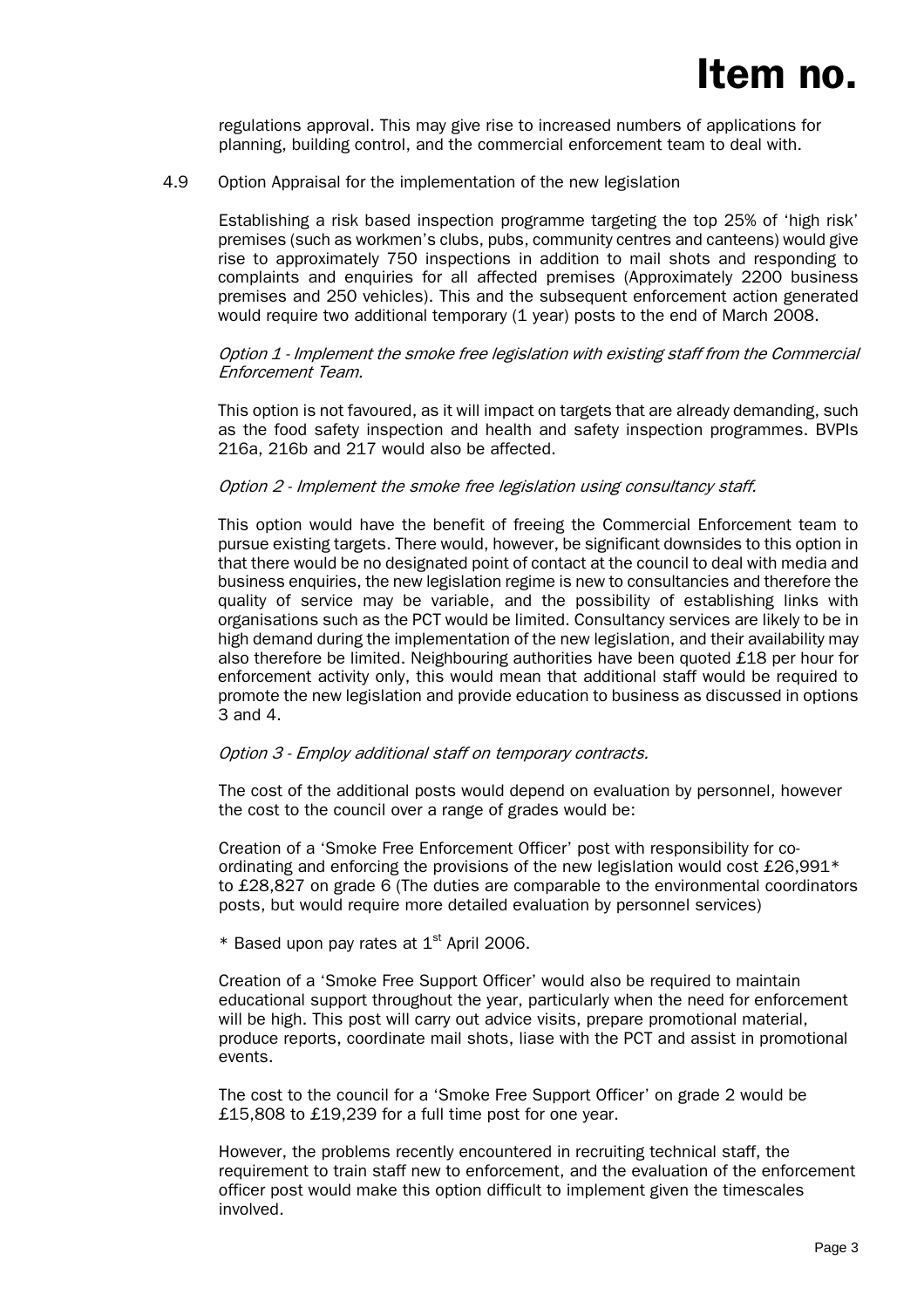## Total Cost £42.799 to £48,066 per year (depending on grading of posts).

Option 4 - Second a member of the Commercial Enforcement team to the 'Smoke Free Enforcement Officer' post, and engage consultancy support to carry out routine food hygiene and health and safety inspections which would have been allocated to that officer with reactive work such as Infectious disease control being temporarily covered by the remainder of the Commercial Enforcement team, and create a new 'Smoke Free Support Officer' post.

The cost to the council for a 'Smoke Free Support Officer' on grade 2 would be £15,808 to £19,239 for a full time post for one year.

The cost of back filling food safety inspections for one officer for one year would be £18,000 + VAT, based on contract arrangements for 2006/07. This would require additional admin support.

There would be no additional cost to second a member of the Commercial Enforcement team to the 'Smoke Free Enforcement Officer' post.

This option is favourable in that it provides a designated point of contact at the council to deal with media and business enquiries, staff in the Commercial Enforcement team already have enforcement experience, and there is additional flexibility within the team in the event of emergencies, or should demand for the smoke free service drop. The council has previously used one consultancy in this field and had good customer satisfaction levels.

It would be expected that other members of Commercial Enforcement team cover remaining reactive work, though some areas of work that have a lower priority may suffer. Admin work generated by agency staff would need to be covered by secretarial officers within the Environmental Health and Licensing Unit or by the Smoke Free Support Officer.

Total Cost £33,808 to £37,239 for one year.

Any staff that are identified as 'at risk' within the local authority will be considered for slotting in to the Smoke Free Support Officer position prior to going to advert.

All Options would also require additional funding to support promotional activities (venues for seminars etc), production of leaflets and partnership working such as workplace smoking cessation services with the PCT.

- Production of promotional leaflets £1,000
- Purchase of promotional material (linked to pride in Easington?) (e.g. 2000 personal ashtrays £2400)
- Hiring of venues throughout the year £1500
- Joint initiatives with smoking cessation service
- Legal expenses

Total £7,000+

## 5. Policy, Legal, Financial and Risk Implications

5.1 Legal Implications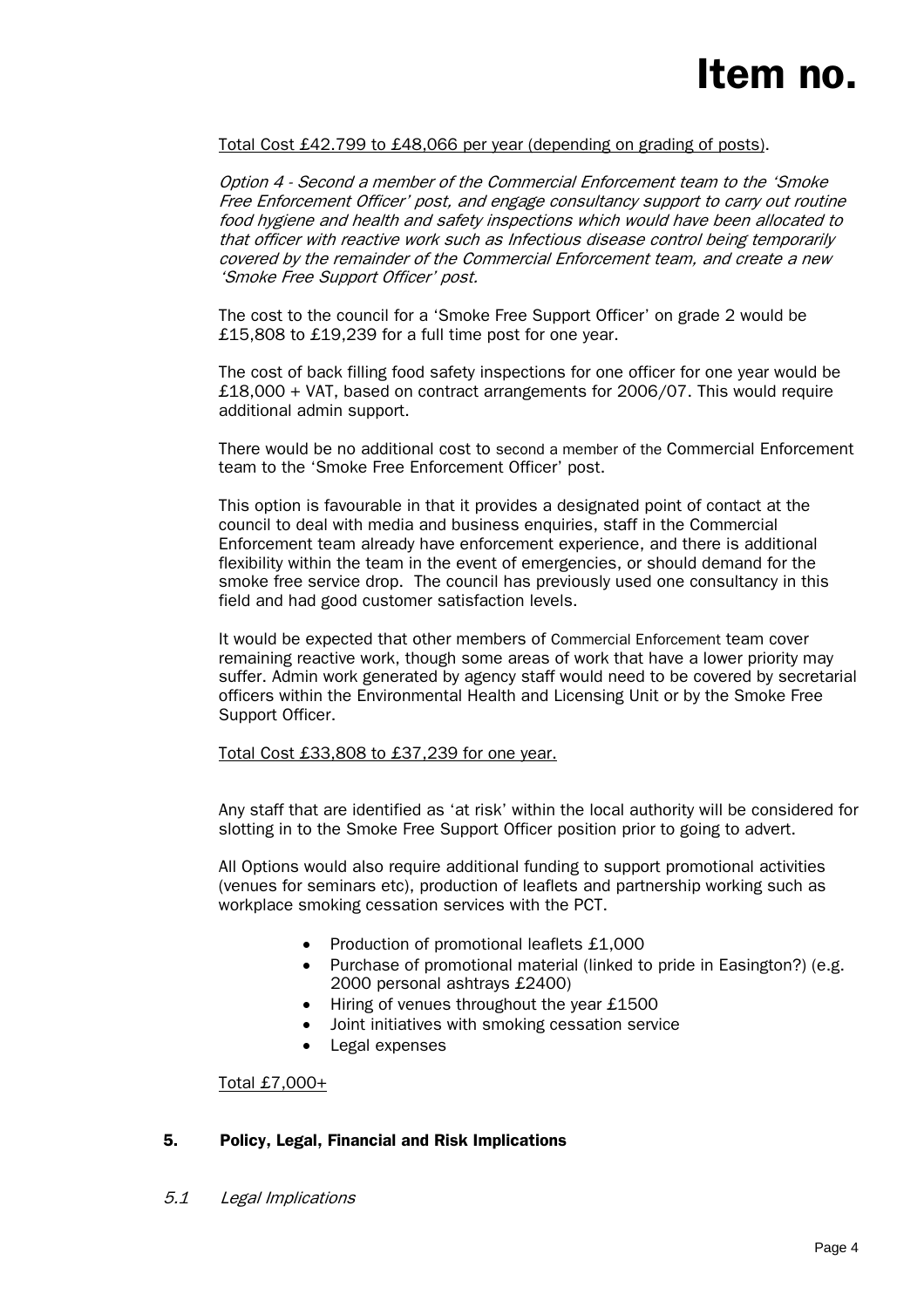From  $1<sup>st</sup>$  July 2007 councils in England, including the district of Easington, will have a statutory duty under the Health Act 2006 and the Smoke-free (Premises and Enforcement) Regulations 2006 to ensure workplaces and vehicles are smoke free.

# 5.2 Financial Implications

To assist local authorities to fulfil their commitments to enforcing the provisions of the smoke free legislation the DoH has made the following funding available to the council:

- £9,743 for the remainder of 2006/7
- £47,422 for 2007/8

 As none of the options considered exceed the amount of funding from the DoH, there will be no additional financial burdens on the council. Funding arrangements beyond 2007/08 are yet to be determined and the enforcement arrangements will require reevaluation at that time.

Given the short time remaining in 2006/7 the funding for this year may need to be carried forward to 2007/8.

## 5.3 Risk Implications

A risk assessment has been completed and the necessary actions required to manage the identified risks have been or will be implemented. Failure to secure funding and therefore appoint enforcement staff will impair the council's ability to successfully implement the new regime.

## 5.4 Communications

The 'Smoke Free Enforcement Officer' post would be, in liaison with the Council's Communications and Marketing Officer, the designated point of contact at the council to deal with media and business enquiries in relation to the smoke free legislation.

## 6. Corporate Implications

## 6.1 Corporate Plan and Priorities

There are no implications outside normal service delivery.

## 6.2 Equality and Diversity

There are no implications outside normal service delivery.

## 6.3 E Government

There are no implications outside normal service delivery.

## 6.4 Procurement

There are no implications outside normal service delivery.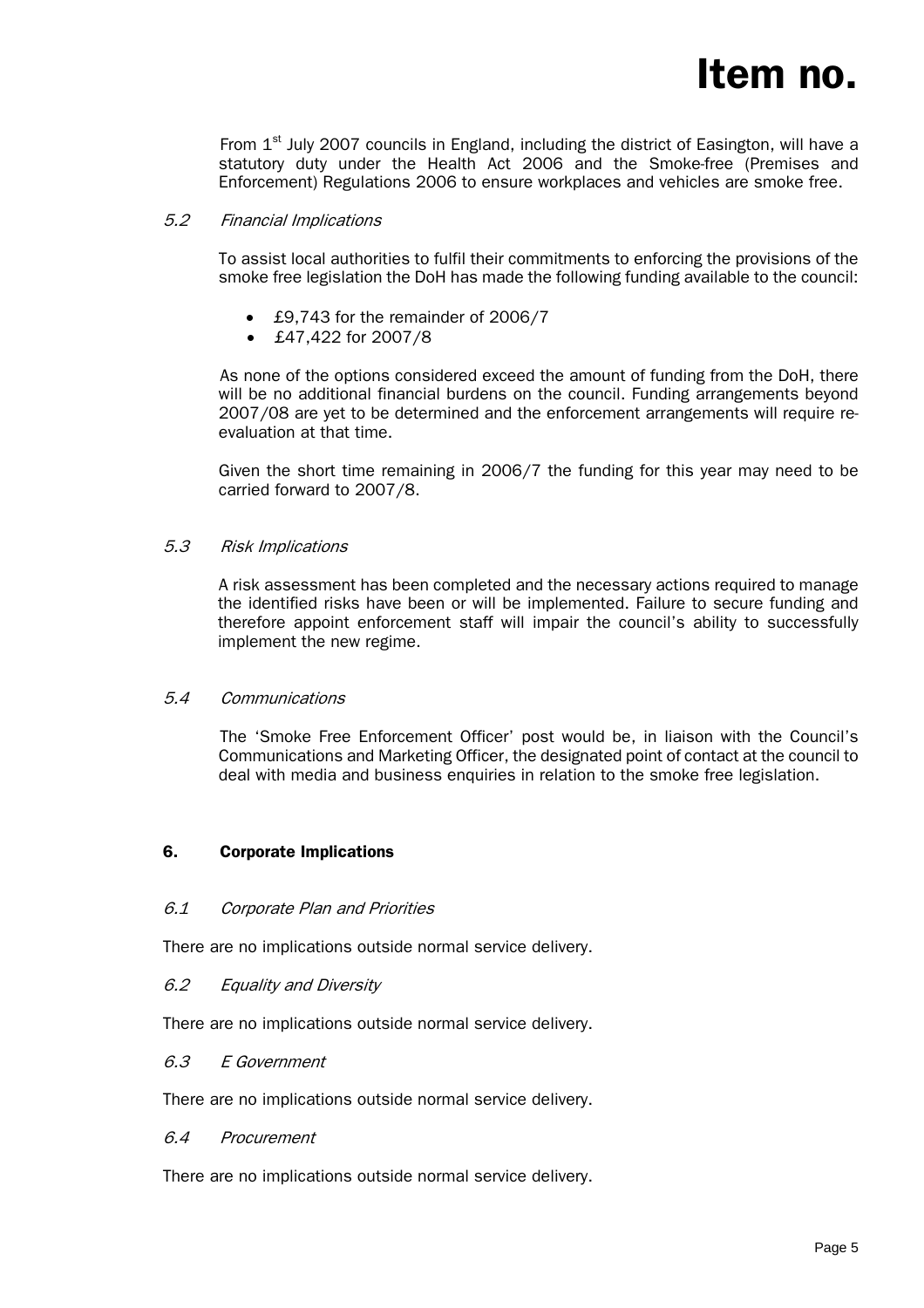# 6.5 Service Plan

The smoke free inspection and advice programme will be built into the Environmental Health and Licensing Unit's service plan, and will contribute to authority's key objective: 'Building a Healthy Community'.

## 6.6 Performance Management and Scrutiny

Performance in relation to the smoke free legislation will be reported to Service Delivery Scrutiny Committee as part of the Environmental Health and Licensing Managers report.

## 6.7 Sustainability

There are no implications outside normal service delivery.

#### 6.8 Expenditure related to 'Well Being' Powers

There are no implications outside normal service delivery.

#### 6.9 Human Resource Implications

 The head of personnel and payroll will be consulted regarding the creation and evaluation of any new posts.

#### 6.10 Crime and Disorder

There are no implications outside normal service delivery.

#### 6.11 Human Rights

There are no implications outside normal service delivery.

#### 6.12 Social Inclusion

There are no implications outside normal service delivery.

## 7. Recommendations

- 1. It is recommended that the council adopts option 4 as the appropriate course of action in that a member of the CE team will be seconded to the 'Smoke Free Enforcement Officer' post, duties such as food hygiene inspections will be back filled with consultancy staff, and new 1 year temporary 'Smoke Free Support Officer' post will be created.
- 2. It is further recommended that costs be met from the grant from the DoH, with an appropriate cost centre, coded to show the smoke free legislation, being created to control the cost of the implementation of the new regime.
- 3. Those monies allocated for 2006/7 be carried forward to 2007/8.

#### Documents/ Legislation referred to and background papers used in the preparation of this report:

Health Act 2006 Smoke-free (Premises and Enforcement) Regulations 2006